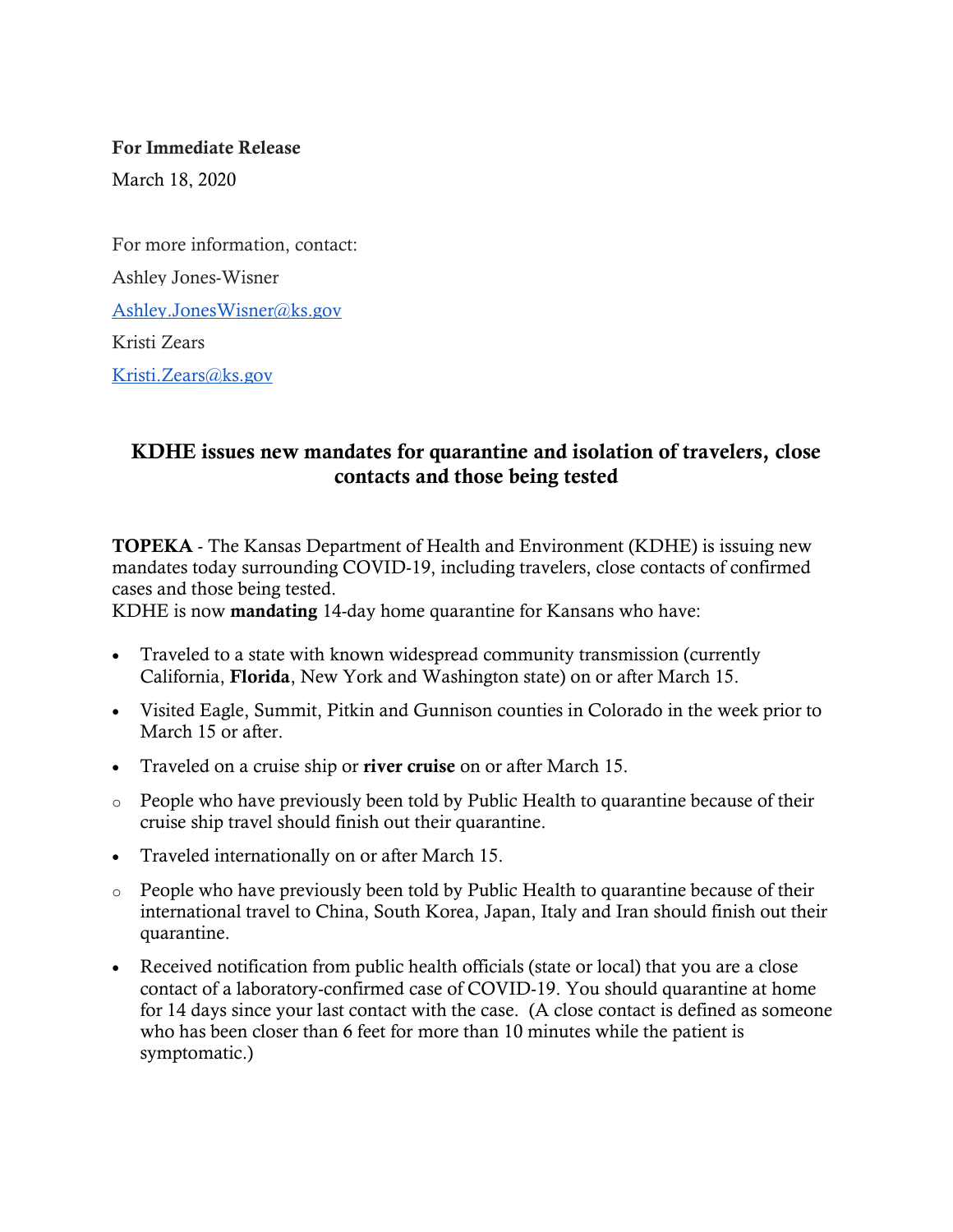There is no need for returning travelers to notify KDHE about their return. Information on COVID-19 cases in the U.S. and states with community transmission can be found at [www.cdc.gov/coronavirus/2019-ncov/index.html.](https://gcc01.safelinks.protection.outlook.com/?url=http%3A%2F%2Fwww.cdc.gov%2Fcoronavirus%2F2019-ncov%2Findex.html&data=02%7C01%7C%7C6cce6db4259f4318515108d7cb80c906%7Cdcae8101c92d480cbc43c6761ccccc5a%7C0%7C0%7C637201626289069435&sdata=vfq8RNsgDqfUkvBVZNP9RC%2FXG%2F%2BH2Xm4GgC7FgYz5R0%3D&reserved=0)

## Home Quarantine Guidelines

Those who are under home quarantine should not attend school, work or any other setting where they are not able to maintain at about a 6-foot distance from other people. If a person under quarantine develops symptoms of COVID-19 during their 14-day quarantine period, including a measured fever of 100.4 (F) or higher and lower respiratory symptoms like coughing or shortness of breath, they should contact their healthcare provider and tell them about their recent travel or other COVID-19 exposure.

#### Testing for COVID-19

Healthcare providers should evaluate exposure history and symptoms and call KDHE if COVID-19 is suspected. COVID-19 is a reportable condition in Kansas and all suspect cases should be reported by healthcare providers. COVID-19 testing requests can only be made by healthcare providers and local health departments.

In counties with known community transmission, currently Johnson County, testing will be limited to people hospitalized with symptoms consistent with COVID-19. Johnson County residents with mild symptoms should isolate at home and away from others for at least seven days after symptoms started or for 72 hours after fever is gone without the use of fever reducing medications and symptoms have significantly improved, whichever is longer. Anyone with more severe symptoms should call their healthcare provider. Individuals who have mild symptoms should not expect to be tested at this time. Testing needs to be prioritized to the sickest patients who are seriously ill and require admission to the hospital. Excessive testing of patients with minor symptoms may put too much strain on laboratories and hospital resources. Since there is no treatment currently for COVID-19 testing patients with mild illness needs to be a lower priority.

People who are currently being tested for COVID-19 should remain in home isolation, or hospital isolation if symptoms are severe enough to be hospitalized, until test results are available. If the test result is negative, isolation is no longer required. If test results are positive for COVID-19, the person must remain in isolation until released by public health. Prevention

There is currently no vaccine to prevent COVID-19. The best way to prevent illness is to avoid spreading the virus and to avoid being exposed to the virus. The virus is thought to spread between people who are within about 6 feet of each other for at least 10 minutes through droplets from coughing and sneezing.

## To reduce risk, everyone should:

- Wash hands often with soap and water for at least 20 seconds or use a hand sanitizer that contains at least 60% alcohol.
- Avoid touching eyes, nose and mouth with unwashed hands.
- Stay home if you are sick.
- Cover coughs and sneezes.
- Clean and disinfect surfaces daily.